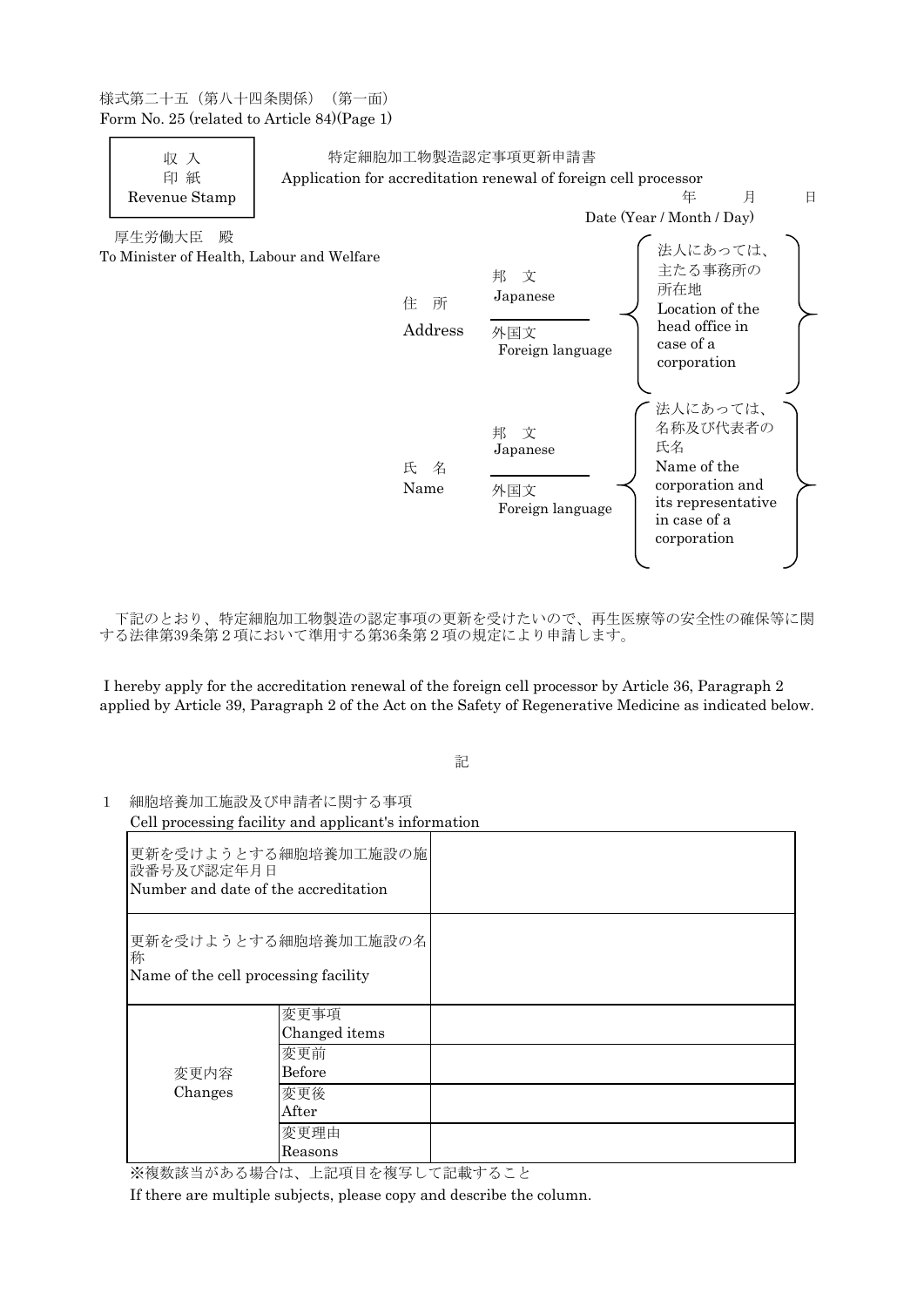## 様式第二十五(第八十四条関係)(第二面)

Form No. 25 (related to Article 84)(Page 2)

| 細胞培養加工施設の所在地<br>Location of the cell processing facility                                                                                                                           |                                                                                                                                                          |   |                                                         |        |                                                                |
|------------------------------------------------------------------------------------------------------------------------------------------------------------------------------------|----------------------------------------------------------------------------------------------------------------------------------------------------------|---|---------------------------------------------------------|--------|----------------------------------------------------------------|
| 施設管理者に関する<br>事項<br>Details of the<br>manager of the cell<br>processing facility                                                                                                    | 氏名<br>Name                                                                                                                                               |   |                                                         |        |                                                                |
|                                                                                                                                                                                    | 略歴<br>Career summary                                                                                                                                     |   |                                                         |        |                                                                |
| 業務を行う役員の氏名 (法人の場合)<br>Name of the executive (in case of a<br>corporation)                                                                                                          |                                                                                                                                                          |   |                                                         |        |                                                                |
| 申請者(法人にあっ<br>ては、その業務を行<br>う役員を含む。)の<br>欠格条項<br>Applicant's<br>disqualifications<br>(including those of<br>the executive<br>engaged in the<br>services in case of a<br>corporation) | (1) 法第50条第1項<br>の規定により認定を<br>取り消されたこと<br>History of having<br>accreditation being<br>canceled pursuant to<br>the provision of Article<br>50, Paragraph 1 |   |                                                         |        |                                                                |
|                                                                                                                                                                                    | (2)禁錮以上の刑に<br>処せられたこと<br>History of a court<br>sentence of<br>imprisonment or a<br>severe punishment                                                     |   |                                                         |        |                                                                |
|                                                                                                                                                                                    | (3)関係法令又はこ<br>れに基づく処分に違<br>反したこと<br>Violation of related<br>Japanese laws or<br>measures taken in<br>accordance with these<br>laws and regulations       |   |                                                         |        |                                                                |
| 製造をしようとする特定細胞加工物の種類<br>Types of planned specific processed cells                                                                                                                   |                                                                                                                                                          | П | 人の細胞に培養その<br>他の加工を施した特<br>定細胞加工物<br>Human cells derived | $\Box$ | 動物の細胞に培養そ<br>の他の加工を施した<br>特定細胞加工物<br>Animal's cells<br>derived |